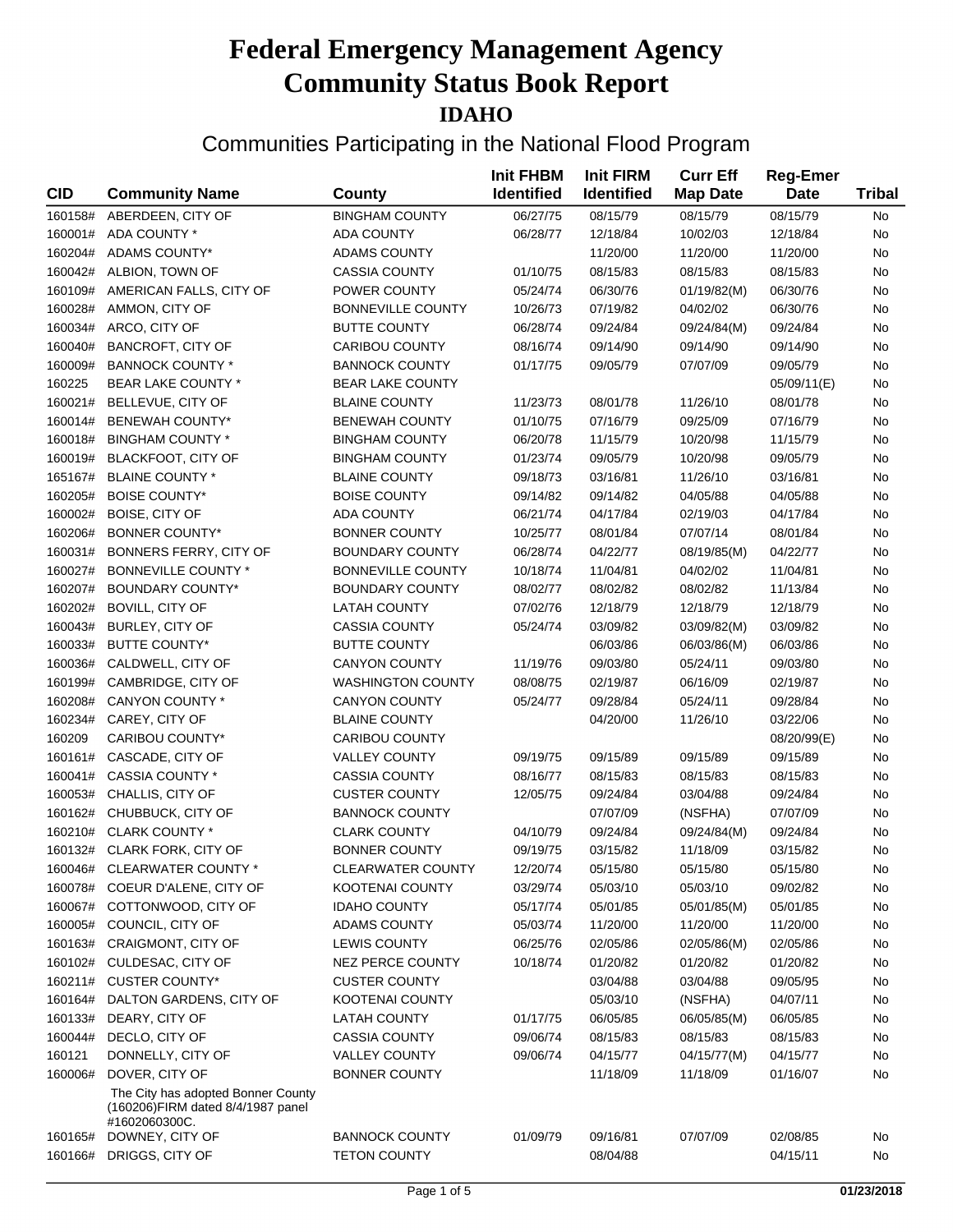|            |                                   |                          | <b>Init FHBM</b><br><b>Identified</b> | <b>Init FIRM</b>  | <b>Curr Eff</b> | <b>Reg-Emer</b> |               |
|------------|-----------------------------------|--------------------------|---------------------------------------|-------------------|-----------------|-----------------|---------------|
| <b>CID</b> | <b>Community Name</b>             | <b>County</b>            |                                       | <b>Identified</b> | <b>Map Date</b> | <b>Date</b>     | <b>Tribal</b> |
| 160003#    | EAGLE, CITY OF                    | <b>ADA COUNTY</b>        | 12/07/73                              | 03/04/80          | 02/19/03        | 03/04/80        | No            |
| 160237#    | EAST HOPE, CITY OF                | <b>BONNER COUNTY</b>     |                                       | 10/06/00          | 11/18/09        | 10/06/00        | No            |
| 160212#    | ELMORE COUNTY *                   | <b>ELMORE COUNTY</b>     | 07/04/78                              | 06/19/89          | 03/15/94        | 06/19/89        | No            |
| 160063     | EMMETT, CITY OF                   | <b>GEM COUNTY</b>        | 06/21/74                              | 06/28/76          | (NSFHA)         | 06/28/76        | No            |
| 160035#    | <b>FAIRFIELD, CITY OF</b>         | <b>CAMAS COUNTY</b>      | 08/13/76                              | 03/18/85          | 03/18/85(M)     | 03/18/85        | No            |
| 160068#    | FERDINAND, CITY OF                | <b>IDAHO COUNTY</b>      | 09/06/74                              | 06/05/85          | 06/05/85(M)     | 06/05/85        | No            |
| 160079#    | FERNAN LAKE, CITY OF              | <b>KOOTENAI COUNTY</b>   | 09/06/74                              | 05/03/10          | 05/03/10        | 02/17/82        | No            |
| 160167#    | FILER, CITY OF                    | TWIN FALLS COUNTY        | 05/02/75                              | 09/26/08          | (NSFHA)         | 07/16/84        | No            |
| 160136#    | FIRTH, CITY OF                    | <b>BINGHAM COUNTY</b>    | 04/23/76                              | 09/15/83          | 09/15/83        | 12/21/83        | No            |
| 160060#    | <b>FRANKLIN COUNTY*</b>           | <b>FRANKLIN COUNTY</b>   |                                       | 08/19/85          | 08/19/85(M)     | 08/19/85        | No            |
| 160061#    | <b>FREMONT COUNTY*</b>            | FREMONT COUNTY           | 12/06/77                              | 03/18/91          | 03/18/91        | 04/10/91        | No            |
| 160168     | FRUITLAND, CITY OF                | PAYETTE COUNTY           | 09/19/75                              | 02/15/84          | 02/15/84        | 07/24/17        | No            |
| 160004#    | <b>GARDEN CITY, CITY OF</b>       | <b>ADA COUNTY</b>        | 12/17/73                              | 05/15/80          | 02/19/03        | 05/15/80        | No            |
| 160127#    | <b>GEM COUNTY *</b>               | <b>GEM COUNTY</b>        |                                       | 04/17/78          | 04/17/78        | 04/17/78        | No            |
| 160087#    | GENESEE, CITY OF                  | <b>LATAH COUNTY</b>      | 04/09/76                              | 12/18/79          | 12/18/79        | 12/18/79        | No            |
| 160138#    | <b>GEORGETOWN, CITY OF</b>        | <b>BEAR LAKE COUNTY</b>  | 03/26/76                              | 09/24/84          | 09/24/84(M)     | 09/24/84        | No            |
| 160057#    | <b>GLENNS FERRY, CITY OF</b>      | <b>ELMORE COUNTY</b>     | 01/23/74                              | 07/17/89          | 07/17/89        | 07/17/89        | No            |
| 160227#    | <b>GOODING COUNTY *</b>           | <b>GOODING COUNTY</b>    | 05/08/79                              | 06/19/85          | 06/19/85        | 06/19/85        | No            |
| 160064#    | GOODING, CITY OF                  | <b>GOODING COUNTY</b>    | 05/31/74                              | 06/19/85          | 06/19/85        | 06/19/85        | No            |
| 160169     | <b>GRACE, CITY OF</b>             | CARIBOU COUNTY           | 04/18/75                              |                   | (NSFHA)         | 05/15/84        | No            |
| 160069#    | <b>GRANGEVILLE, CITY OF</b>       | <b>IDAHO COUNTY</b>      | 05/17/74                              | 06/01/84          | 06/01/84        | 06/01/84        | No            |
| 160235#    | <b>GREENLEAF, CITY OF</b>         | CANYON COUNTY            |                                       | 05/24/11          | 05/24/11        | 11/30/11        | No            |
| 160022#    | HAILEY, CITY OF                   | <b>BLAINE COUNTY</b>     | 12/07/73                              | 04/17/78          | 11/26/10        | 04/17/78        | No            |
| 160140#    | HANSEN, CITY OF                   | TWIN FALLS COUNTY        | 06/27/75                              | 06/08/82          | 09/26/08(M)     | 06/08/82        | No            |
| 160080#    | <b>HARRISON, CITY OF</b>          | <b>KOOTENAI COUNTY</b>   | 03/22/74                              | 05/03/10          | 05/03/10        | 08/03/84        | No            |
| 160082#    | <b>HAYDEN LAKE, CITY OF</b>       | <b>KOOTENAI COUNTY</b>   | 09/06/74                              | 05/03/10          | 05/03/10        | 09/01/81        | No            |
| 160170#    | HAYDEN, CITY OF                   | <b>KOOTENAI COUNTY</b>   |                                       | 05/03/10          | 05/03/10(M)     | 06/18/10        | No            |
| 160171#    | <b>HEYBURN, CITY OF</b>           | <b>MINIDOKA COUNTY</b>   | 08/13/76                              | 09/24/84          | 09/24/84(M)     | 09/24/84        | No            |
| 160107     | HOMEDALE, CITY OF                 | <b>OWYHEE COUNTY</b>     | 02/01/74                              | 03/18/87          | 03/18/87(M)     | 03/18/87        | No            |
| 160238#    | HOPE, CITY OF                     | <b>BONNER COUNTY</b>     |                                       | 11/18/09          | 11/18/09        | 01/18/11        | No            |
| 160172#    | HORSESHOE BEND, CITY OF           | <b>BOISE COUNTY</b>      | 09/12/75                              | 12/04/84          | 04/05/88        | 12/04/84        | No            |
| 160222#    | IDAHO CITY, CITY OF               | <b>BOISE COUNTY</b>      | 12/24/76                              | 12/24/76          | 04/05/88        | 04/05/88        | No            |
| 160213#    | <b>IDAHO COUNTY *</b>             | <b>IDAHO COUNTY</b>      | 11/12/80                              | 09/27/91          | 08/23/01        | 05/02/97        | No            |
| 160029#    | <b>IDAHO FALLS, CITY OF</b>       | <b>BONNEVILLE COUNTY</b> | 02/08/74                              | 10/15/82          | 10/15/82        | 10/15/82        | No            |
| 160010#    | <b>INKOM, CITY OF</b>             | <b>BANNOCK COUNTY</b>    | 09/13/74                              | 09/15/78          | 07/07/09        | 09/15/78        | No            |
| 160030     | IONA, CITY OF                     | <b>BONNEVILLE COUNTY</b> | 11/16/73                              | 06/30/76          | (NSFHA)         | 06/30/76        | No            |
| 160143     | <b>IRWIN, CITY OF</b>             | <b>BONNEVILLE COUNTY</b> | 08/29/75                              |                   | (NSFHA)         | 05/15/84        | No            |
| 160214#    | JEFFERSON COUNTY*                 | JEFFERSON COUNTY         | 05/31/77                              | 02/17/88          | 09/26/08        | 02/17/88        | No            |
| 160228#    | JEROME COUNTY *                   | <b>JEROME COUNTY</b>     | 10/25/77                              | 09/04/85          | 09/04/85(M)     | 09/04/85        | No            |
| 160074     | JEROME, CITY OF                   | JEROME COUNTY            | 05/17/74                              |                   | (NSFHA)         | 05/14/81        | No            |
| 160088#    | JULIAETTA, CITY OF                | <b>LATAH COUNTY</b>      | 10/18/74                              | 03/04/80          | 03/04/80        | 03/04/80        | No            |
| 160094#    | KAMIAH, CITY OF                   | <b>LEWIS COUNTY</b>      | 11/23/73                              | 08/19/85          | 08/19/85        | 08/19/85        | No            |
| 160131#    | KELLOGG, CITY OF                  | SHOSHONE COUNTY          | 01/09/74                              | 07/02/79          | 09/26/08        | 07/02/79        | No            |
| 160089#    | <b>KENDRICK, CITY OF</b>          | <b>LATAH COUNTY</b>      | 10/18/74                              | 02/01/80          | 02/01/80        | 02/01/80        | No            |
| 160023#    | KETCHUM, CITY OF                  | <b>BLAINE COUNTY</b>     | 02/15/74                              | 06/15/78          | 11/26/10        | 06/15/78        | No            |
| 160070#    | KOOSKIA, CITY OF                  | <b>IDAHO COUNTY</b>      | 11/30/73                              | 03/18/85          | 03/18/85        | 03/18/85        | No            |
| 160076#    | KOOTENAI COUNTY *                 | KOOTENAI COUNTY          | 06/07/77                              | 05/03/10          | 05/03/10        | 03/01/82        | No            |
| 160174#    | KUNA, CITY OF                     | ADA COUNTY               |                                       | 10/02/03          | 10/02/03        | 02/11/76        | No            |
| 160103#    | LAPWAI, CITY OF                   | <b>NEZ PERCE COUNTY</b>  | 08/09/74                              | 08/01/83          | 08/01/83        | 08/01/83        | No            |
|            | 160086# LATAH COUNTY *            | <b>LATAH COUNTY</b>      | 11/08/74                              | 08/15/80          | 04/15/02        | 08/15/80        | No            |
|            | 160011# LAVA HOT SPRINGS, CITY OF | <b>BANNOCK COUNTY</b>    | 01/16/74                              | 08/01/79          | 07/07/09        | 08/01/79        | No            |
| 160224#    | LEADORE, CITY OF                  | <b>LEMHI COUNTY</b>      | 06/03/77                              | 03/18/85          | 03/18/85(M)     | 10/27/08        | No            |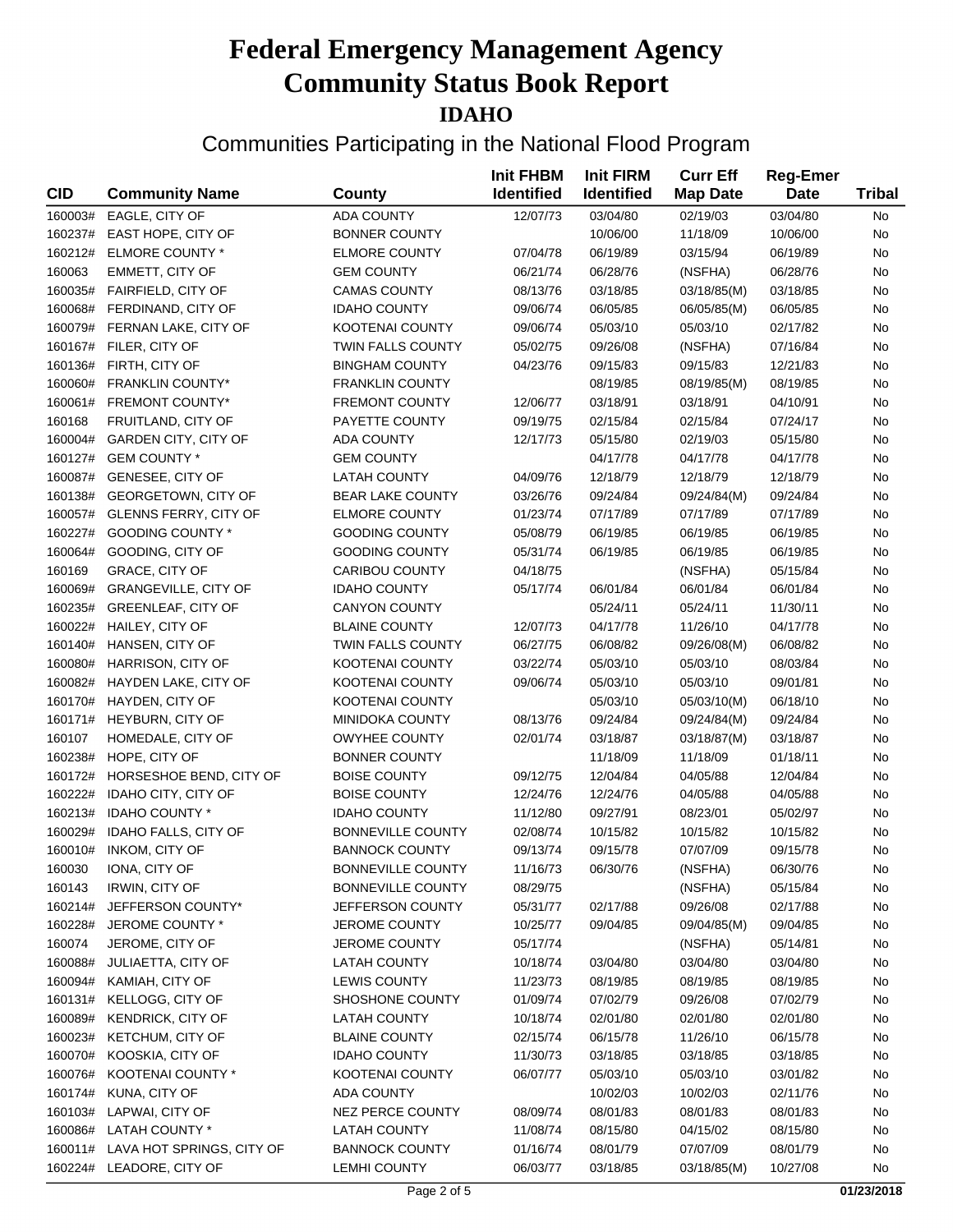| <b>CID</b>         | <b>Community Name</b>      | County                   | <b>Init FHBM</b><br><b>Identified</b> | <b>Init FIRM</b><br><b>Identified</b> | <b>Curr Eff</b><br><b>Map Date</b> | <b>Reg-Emer</b><br><b>Date</b> | <b>Tribal</b> |
|--------------------|----------------------------|--------------------------|---------------------------------------|---------------------------------------|------------------------------------|--------------------------------|---------------|
| 160092#            | <b>LEMHI COUNTY*</b>       | <b>LEMHI COUNTY</b>      |                                       | 02/05/86                              | 08/15/90                           | 02/05/86                       | No            |
| 160215             | LEWIS COUNTY *             | <b>LEWIS COUNTY</b>      |                                       |                                       | (NSFHA)                            | 02/12/86                       | No            |
| 160104#            | LEWISTON, CITY OF          | NEZ PERCE COUNTY         | 08/16/74                              | 01/20/82                              | 01/20/82                           | 01/20/82                       | No            |
| 160216#            | LINCOLN COUNTY*            | <b>LINCOLN COUNTY</b>    |                                       | 02/05/86                              | 02/05/86                           | 02/05/86                       | No            |
| 160177#            | MACKAY, CITY OF            | <b>CUSTER COUNTY</b>     | 05/02/75                              | 09/24/84                              | 03/04/88                           | 09/24/84                       | No            |
| 160217#            | <b>MADISON COUNTY *</b>    | <b>MADISON COUNTY</b>    | 01/31/78                              | 06/03/91                              | 06/03/91                           | 06/03/91                       | No            |
| 160106#            | MALAD CITY, CITY OF        | <b>ONEIDA COUNTY</b>     | 05/24/74                              | 09/27/85                              | 09/27/85                           | 09/27/85                       | No            |
| 160197#            | MALTA, TOWN OF             | <b>CASSIA COUNTY</b>     | 12/13/74                              | 09/24/84                              | 09/24/84(M)                        | 05/15/97                       | No            |
| 160175#            | MCCALL, CITY OF            | <b>VALLEY COUNTY</b>     | 09/05/75                              | 04/17/89                              | 04/17/89                           | 04/17/89                       | No            |
| 160176#            | MCCAMMON, CITY OF          | <b>BANNOCK COUNTY</b>    | 04/23/76                              | 09/15/78                              | 07/07/09                           | 12/21/78                       | No            |
| 160180#            | MERIDIAN, CITY OF          | <b>ADA COUNTY</b>        | 05/28/76                              | 09/27/91                              | 10/02/03                           | 03/20/92                       | No            |
| 160037#            | MIDDLETON, CITY OF         | <b>CANYON COUNTY</b>     | 11/02/73                              | 09/03/80                              | 05/24/11                           | 09/03/80                       | No            |
| 160123#            | MIDVALE, CITY OF           | WASHINGTON COUNTY        | 09/13/74                              | 02/19/87                              | 06/16/09                           | 02/19/87                       | No            |
| 160201             | MINIDOKA COUNTY*           | MINIDOKA COUNTY          | 09/06/77                              | 10/01/86                              | 10/01/86(L)                        | 10/01/86                       | No            |
| 160090#            | MOSCOW, CITY OF            | <b>LATAH COUNTY</b>      | 02/15/74                              | 05/15/80                              | 04/15/02                           | 05/15/80                       | No            |
| 160058#            | MOUNTAIN HOME, CITY OF     | <b>ELMORE COUNTY</b>     | 06/07/74                              | 09/30/88                              | 03/15/94                           | 09/30/88                       | No            |
| 160115#            | MULLAN, CITY OF            | SHOSHONE COUNTY          | 12/28/73                              | 08/01/79                              | 09/26/08                           | 08/01/79                       | No            |
| 160038#            | NAMPA, CITY OF             | <b>CANYON COUNTY</b>     | 05/31/74                              | 09/28/84                              | 05/24/11                           | 09/28/84                       | No            |
| 160181#            | NEW MEADOWS, CITY OF       | <b>ADAMS COUNTY</b>      | 02/21/75                              | 06/05/85                              | 11/20/00                           | 06/05/85                       | No            |
| 160101#            | NEZ PERCE COUNTY *         | <b>NEZ PERCE COUNTY</b>  | 10/25/77                              | 04/04/83                              | 04/04/83                           | 04/04/83                       | No            |
| 160255#            | NEZPERCE, CITY OF          | <b>LEWIS COUNTY</b>      |                                       | 08/03/89                              | 08/03/89                           | 08/03/89                       | No            |
| 160147#            | NOTUS, CITY OF             | <b>CANYON COUNTY</b>     | 09/26/75                              | 03/18/80                              | 05/24/11                           | 03/18/80                       | No            |
| 160045#            | OAKLEY, CITY OF            | <b>CASSIA COUNTY</b>     | 10/18/74                              | 08/01/97                              | 08/01/97(L)                        | 08/01/97                       | No            |
| 160073#            | OLDTOWN, CITY OF           | <b>BONNER COUNTY</b>     |                                       | 11/18/09                              | 11/18/09                           | 12/21/10                       | No            |
| 160229             | ONEIDA COUNTY *            | <b>ONEIDA COUNTY</b>     |                                       |                                       |                                    | 10/10/03(E)                    | No            |
| 160047#            | OROFINO, CITY OF           | <b>CLEARWATER COUNTY</b> | 11/23/73                              | 12/02/80                              | 12/02/80                           | 12/02/80                       | No            |
| 160116#            | OSBURN, CITY OF            | SHOSHONE COUNTY          | 01/23/74                              | 09/05/79                              | 09/26/08                           | 09/05/79                       | No            |
| 160183#            | PARIS, CITY OF             | <b>BEAR LAKE COUNTY</b>  | 09/19/75                              | 09/24/84                              | 09/24/84(M)                        | 09/24/84                       | No            |
| 160039#            | PARMA, CITY OF             | <b>CANYON COUNTY</b>     | 05/17/74                              | 09/30/80                              | 05/24/11                           | 09/30/80                       | No            |
| 160100             | PAUL, CITY OF              | <b>MINIDOKA COUNTY</b>   | 06/14/74                              |                                       |                                    | 06/20/76                       | No            |
|                    |                            |                          |                                       |                                       | (NSFHA)                            |                                |               |
| 160198#<br>160184# | PAYETTE COUNTY *           | PAYETTE COUNTY           | 05/17/77                              | 02/15/83                              | 02/15/84                           | 02/15/84                       | No            |
|                    | PAYETTE, CITY OF           | PAYETTE COUNTY           | 05/02/75                              | 02/15/84                              | 02/15/84                           | 02/15/84                       | No            |
| 160105#            | PECK, CITY OF              | NEZ PERCE COUNTY         | 08/16/74                              | 01/20/82                              | 01/20/82                           | 01/20/82                       | No            |
| 160048             | PIERCE, CITY OF            | <b>CLEARWATER COUNTY</b> | 06/21/74                              | 08/29/78                              | 08/29/78(M)                        | 08/29/78                       | No            |
|                    | 160200# PINEHURST, CITY OF | SHOSHONE COUNTY          | 01/31/75                              | 07/02/79                              | 09/26/08                           | 07/02/79                       | No            |
|                    | 160012# POCATELLO, CITY OF | <b>BANNOCK COUNTY</b>    | 03/01/74                              | 05/01/80                              | 07/07/09                           | 05/01/80                       | No            |
| 160150#            | PONDERAY, CITY OF          | <b>BONNER COUNTY</b>     | 08/13/76                              | 11/18/09                              | 11/18/09                           | 01/13/10                       | No            |
| 160083#            | POST FALLS, CITY OF        | KOOTENAI COUNTY          | 01/09/74                              | 05/03/10                              | 05/03/10                           | 02/17/82                       | No            |
| 160219             | POWER COUNTY*              | POWER COUNTY             |                                       |                                       | (NSFHA)                            | 03/19/86                       | No            |
| 160186#            | PRESTON, CITY OF           | <b>FRANKLIN COUNTY</b>   | 08/29/75                              | 09/24/84                              | 09/24/84(M)                        | 09/24/84                       | No            |
| 160026#            | PRIEST RIVER, CITY OF      | <b>BONNER COUNTY</b>     | 06/28/74                              | 02/17/82                              | 11/18/09                           | 02/17/82                       | No            |
| 160187#            | RATHDRUM, CITY OF          | KOOTENAI COUNTY          | 07/11/75                              | 05/03/10                              | 05/03/10                           | 09/28/84                       | No            |
| 160098#            | <b>REXBURG, CITY OF</b>    | <b>MADISON COUNTY</b>    | 12/17/73                              | 06/03/91                              | 06/03/91                           | 06/03/91                       | No            |
| 160189#            | <b>RIGGINS, CITY OF</b>    | <b>IDAHO COUNTY</b>      |                                       | 12/19/97                              | 12/19/97                           | 12/19/97                       | No            |
| 160152#            | <b>ROBERTS, CITY OF</b>    | JEFFERSON COUNTY         | 01/24/75                              | 02/17/88                              | 09/26/08(M)                        | 12/29/08                       | No            |
| 160110             | ROCKLAND, CITY OF          | POWER COUNTY             | 12/27/74                              | 04/01/77                              | 04/01/77(M)                        | 04/01/77                       | No            |
| 160016#            | SAINT MARIES, CITY OF      | <b>BENEWAH COUNTY</b>    | 02/15/74                              | 11/15/79                              | 09/25/09                           | 11/15/79                       | No            |
| 160093#            | SALMON, CITY OF            | <b>LEMHI COUNTY</b>      | 06/25/76                              | 12/04/84                              | 12/04/84                           | 12/04/84                       | No            |
| 160025#            | SANDPOINT, CITY OF         | <b>BONNER COUNTY</b>     | 06/21/74                              | 02/17/82                              | 11/18/09                           | 02/17/82                       | No            |
| 160114#            | SHOSHONE COUNTY *          | SHOSHONE COUNTY          | 07/05/77                              | 09/05/79                              | 09/26/08                           | 09/05/79                       | No            |
| 160096#            | SHOSHONE, CITY OF          | <b>LINCOLN COUNTY</b>    | 06/28/74                              | 06/19/85                              | 06/19/85                           | 06/19/85                       | No            |
| 160117#            | SMELTERVILLE, CITY OF      | SHOSHONE COUNTY          | 06/14/74                              | 12/18/79                              | 09/26/08(M)                        | 12/18/79                       | No            |
|                    |                            | Page 3 of 5              |                                       |                                       |                                    |                                | 01/23/2018    |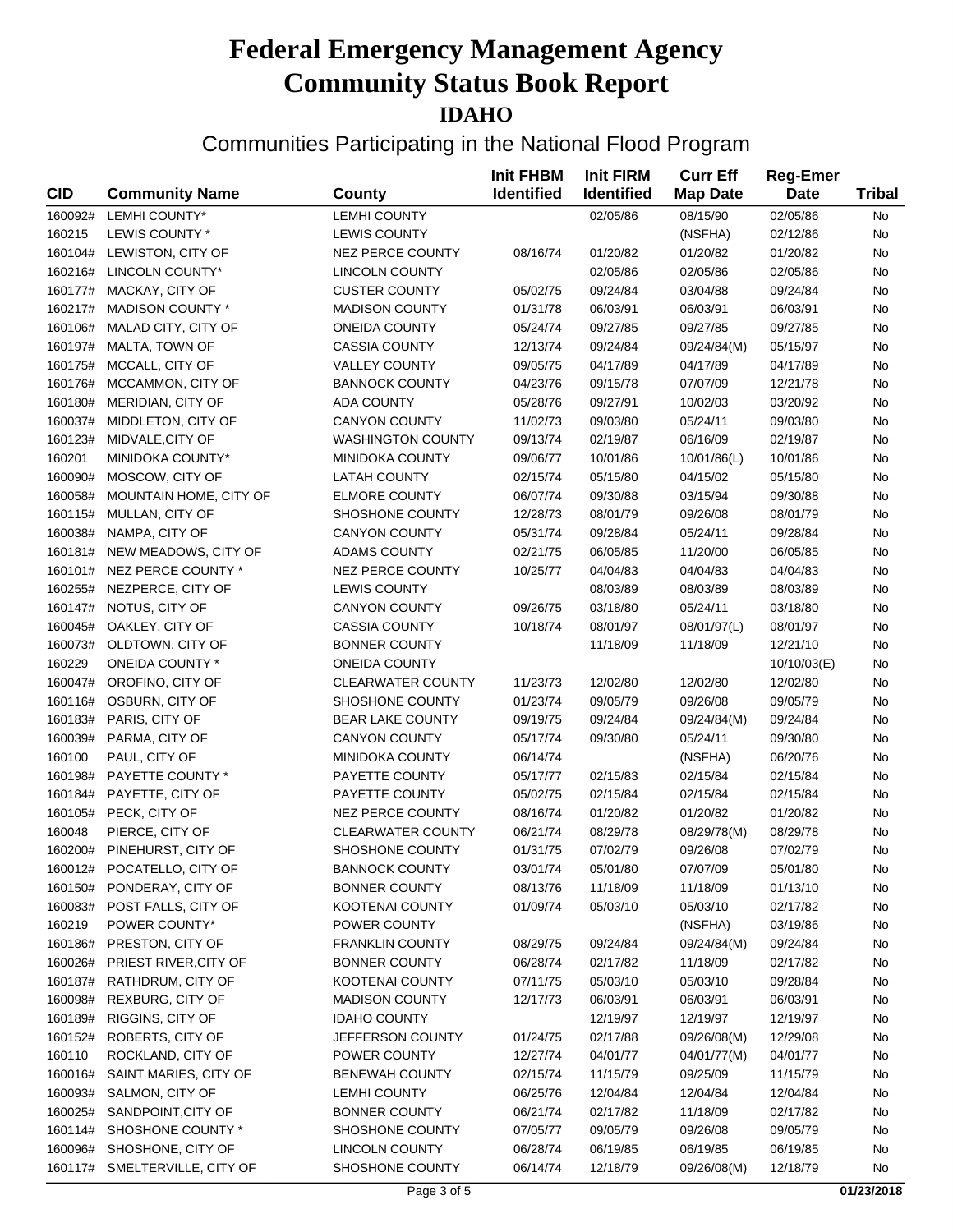| <b>CID</b> | <b>Community Name</b>     | County                                    | <b>Init FHBM</b><br><b>Identified</b> | <b>Init FIRM</b><br><b>Identified</b> | <b>Curr Eff</b><br><b>Map Date</b> | <b>Reg-Emer</b><br><b>Date</b> | <b>Tribal</b> |
|------------|---------------------------|-------------------------------------------|---------------------------------------|---------------------------------------|------------------------------------|--------------------------------|---------------|
| 160193#    | SODA SPRINGS, CITY OF     | <b>CARIBOU COUNTY</b>                     | 06/27/75                              | 09/30/88                              | 09/30/88                           | 09/30/88                       | <b>No</b>     |
| 160084#    | SPIRIT LAKE, CITY OF      | <b>KOOTENAI COUNTY</b>                    | 05/17/74                              | 05/03/10                              | 05/03/10                           | 05/26/78                       | No            |
| 160062#    | ST. ANTHONY, CITY OF      | <b>FREMONT COUNTY</b>                     | 06/28/74                              | 08/15/90                              | 08/15/90(M)                        | 08/15/90                       | No            |
| 160054#    | STANLEY, CITY OF          | <b>CUSTER COUNTY</b>                      |                                       | 03/04/88                              | 03/04/88                           | 07/13/10                       | <b>No</b>     |
| 160236#    | STAR, CITY OF             | <b>CANYON COUNTY/ADA</b><br><b>COUNTY</b> | 06/28/77                              | 12/18/84                              | 05/24/11                           | 09/06/02                       | No            |
| 160071#    | STITES, CITY OF           | <b>IDAHO COUNTY</b>                       | 10/18/74                              | 04/15/88                              | 04/15/88                           | 04/15/88                       | No            |
| 160099#    | SUGAR CITY, CITY OF       | <b>MADISON COUNTY</b>                     | 12/07/73                              | 06/03/91                              | 06/03/91                           | 06/03/91                       | <b>No</b>     |
| 160024#    | SUN VALLEY, CITY OF       | <b>BLAINE COUNTY</b>                      | 09/06/74                              | 04/17/78                              | 11/26/10                           | 04/17/78                       | No            |
| 160154#    | SWAN VALLEY, CITY OF      | <b>BONNEVILLE COUNTY</b>                  | 08/29/75                              | 08/01/80                              | 08/01/80(M)                        | 08/01/80                       | <b>No</b>     |
| 160017#    | TENSED, CITY OF           | <b>BENEWAH COUNTY</b>                     | 09/06/74                              | 08/15/78                              | 09/25/09(M)                        | 08/15/78                       | No            |
| 160230#    | <b>TETON COUNTY *</b>     | <b>TETON COUNTY</b>                       | 09/13/77                              | 08/04/88                              | 08/04/88                           | 08/04/88                       | No            |
| 160091#    | TROY, CITY OF             | <b>LATAH COUNTY</b>                       | 05/10/74                              | 12/18/79                              | 12/18/79                           | 12/18/79                       | No            |
| 160231#    | TWIN FALLS COUNTY *       | <b>TWIN FALLS COUNTY</b>                  | 01/31/78                              | 09/28/84                              | 09/26/08                           | 02/25/99                       | No            |
| 160120#    | TWIN FALLS, CITY OF       | <b>TWIN FALLS COUNTY</b>                  | 06/07/74                              | 11/01/84                              | 09/26/08                           | 11/01/84                       | No            |
| 160194     | UCON, CITY OF             | <b>BONNEVILLE COUNTY</b>                  | 08/06/76                              |                                       | (NSFHA)                            | 08/26/77                       | <b>No</b>     |
| 160220#    | <b>VALLEY COUNTY*</b>     | <b>VALLEY COUNTY</b>                      |                                       | 09/05/90                              | 09/05/90                           | 09/05/90                       | No            |
| 160119#    | VICTOR, CITY OF           | <b>TETON COUNTY</b>                       | 09/06/74                              | 09/24/84                              | 08/04/88(M)                        | 09/24/84                       | No            |
| 160118#    | WALLACE, CITY OF          | <b>SHOSHONE COUNTY</b>                    | 06/07/74                              | 07/02/79                              | 09/26/08                           | 07/02/79                       | <b>No</b>     |
| 160130#    | <b>WARDNER, CITY OF</b>   | SHOSHONE COUNTY                           | 09/06/74                              | 06/19/85                              | 09/26/08(M)                        | 06/19/85                       | <b>No</b>     |
| 160221#    | <b>WASHINGTON COUNTY*</b> | <b>WASHINGTON COUNTY</b>                  | 12/26/79                              | 02/19/87                              | 06/16/09                           | 02/19/87                       | <b>No</b>     |
| 160124#    | <b>WEISER, CITY OF</b>    | <b>WASHINGTON COUNTY</b>                  | 06/21/74                              | 02/19/87                              | 06/16/09                           | 02/19/87                       | No            |
| 160156#    | WESTON, CITY OF           | <b>FRANKLIN COUNTY</b>                    | 07/18/75                              | 08/19/85                              | 08/19/85(M)                        | 08/19/85                       | No            |
| 160085#    | WORLEY, CITY OF           | <b>KOOTENAI COUNTY</b>                    | 09/06/74                              | 06/30/76                              | 05/03/10(M)                        | 06/30/76                       | No            |
|            | Summary:                  |                                           |                                       |                                       |                                    |                                |               |

| Total In Flood Program                                | 176 |
|-------------------------------------------------------|-----|
| <b>Total In Emergency Program</b>                     | 3   |
| Total In the Regular Program                          | 173 |
| Total In Regular Program with No Special Flood Hazard | 12  |
| Total In Regular Program But Minimally Flood Prone    | 36  |